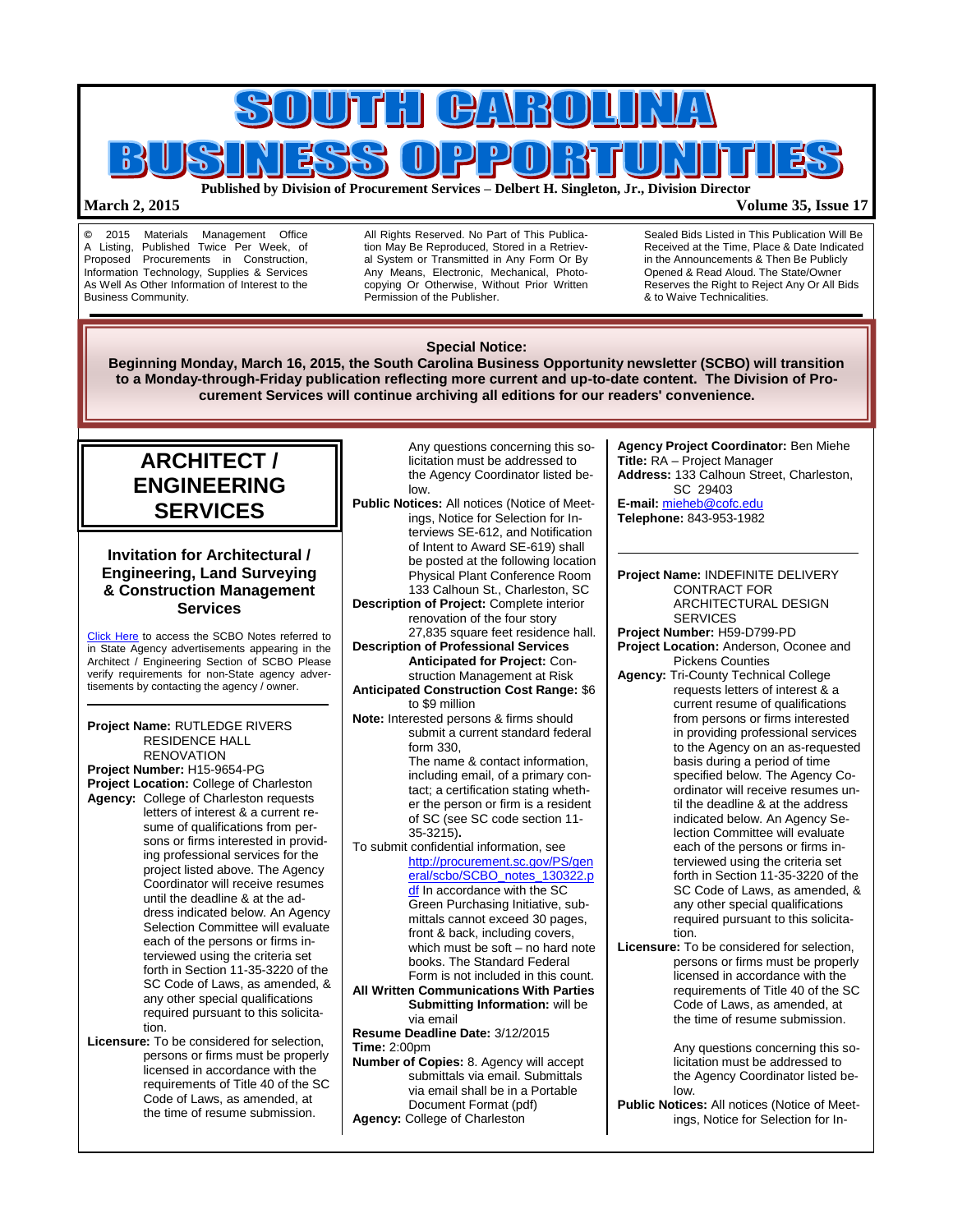terviews SE-612, and Notification of Intent to Award SE-619) shall be posted at the following location: Ruby Hicks Hall, Room 114

**Description of Professional Services** 

# **Anticipated for Project:**

.Architectural services, firms must have full Revit capability and capacity and the ability to value engineer and design practical solutions to the challenges brought forward. Also required are construction quality management, bid management and LEED/Green Globes compliance if applicable. Projects will be established on an "as needed' basis by the College. The A/E will be subject to a performance appraisal as defined in the Manual for Planning and Execution of State Permanent Improvements, Part II.

### **CONTRACT INFORMATION:**

- **1. The contract period of the awarded Indefinite Delivery Contract (IDC):** 2 years
- **2. Maximum expenditures over the period of the awarded IDC:** \$500,000
- **3. Maximum single project expenditure that will be allowed under the awarded IDC:** \$200,000
- **4. Maximum number of IDC's Agency may award under this solicitation:** 3
- **5. Method Agency will use to award Work Orders under the awarded IDC:** Selection Committee to review submittals, short-list then interview.
- **6. Terms and Conditions of the IDC may be viewed at:** [http://procurement.sc.gov/PS/gen](http://procurement.sc.gov/PS/general/scbo/SCBO_Notes_060512.pdf) [eral/scbo/SCBO\\_Notes\\_060512.p](http://procurement.sc.gov/PS/general/scbo/SCBO_Notes_060512.pdf) <u>[df](http://procurement.sc.gov/PS/general/scbo/SCBO_Notes_060512.pdf)</u>
- **Note:** Interested persons & firms should submit a current standard federal form 330. The name & contact information, including email, of a primary contact; a certification stating whether the person or firm is a resident of SC (see SC code section 11-35-3215)**.** And the following
- **Additional Information:** Responses are limited to an additional twenty printed pages (may be fewer) using a minimum 10-point Aerial font and one-ich margins. Include information that demonstrates your firms experience and abilities as it pertains to the selection criteria.

#### **To submit confidential information**, see [http://procurement.sc.gov/PS/gen](http://procurement.sc.gov/PS/general/scbo/SCBO_Notes_060512.pdf) [eral/scbo/SCBO\\_Notes\\_060512.p](http://procurement.sc.gov/PS/general/scbo/SCBO_Notes_060512.pdf) [df](http://procurement.sc.gov/PS/general/scbo/SCBO_Notes_060512.pdf) In accordance with the SC Green Purchasing Initiative, submittals cannot exceed 10 pages, front & back, including covers, which must be soft – no hard note

**All Written Communications With Parties Submitting Information:** will not be via email **Resume Deadline Date:** 3/13/2015 **Time:** 12:00pm **Number of** Copies: 5**.** Agency will not accept submittals via email. Submittals via email shall be in a Portable Document Format (pdf) **Agency:** Tri-County Technical College **Agency Project Coordinator:** Richard Macbeth **Title:** Project Manager **Address:** 7900 Hwy 76, PO Box 587, Pendleton, SC 29670 **E-mail:** [rmacbeth@tctc.edu](mailto:rmacbeth@tctc.edu) **Telephone:** 864-646-2067

**Project Name:** TCTC - INDEFINITE DELIVERY CONTRACT FOR CIVIL ENGINEERING

- SERVICES **Project Number:** H59-D800-PD
- **Project Location:** Anderson, Oconee and Pickens Counties
- **Agency:** Tri-County Technical College requests letters of interest & a current resume of qualifications from persons or firms interested in providing professional services to the Agency on an as-requested basis during a period of time specified below. The Agency Coordinator will receive resumes until the deadline & at the address indicated below. An Agency Selection Committee will evaluate each of the persons or firms interviewed using the criteria set forth in Section 11-35-3220 of the SC Code of Laws, as amended, & any other special qualifications required pursuant to this solicitation.
- **Licensure:** To be considered for selection, persons or firms must be properly licensed in accordance with the requirements of Title 40 of the SC Code of Laws, as amended, at the time of resume submission.

Any questions concerning this solicitation must be addressed to the Agency Coordinator listed below.

- **Public Notices:** All notices (Notice of Meetings, Notice for Selection for Interviews SE-612, and Notification of Intent to Award SE-619) shall be posted at the following location: Ruby Hicks Hall, Room 114
- **Description of Professional Services Anticipated for Project:** .Civil Engineering services, firms must have full Revit capability and capacity and the ability to value engineer and design practical solutions to the challenges brought

## **March 2, 2015 2 Volume 35, Issue 17**

forward. Also required are construction quality management, bid management and LEED/Green Globes compliance if applicable. Projects will be established on an "as needed' basis by the College. The A/E will be subject to a performance appraisal as defined in the Manual for Planning and Execution of State Permanent Improvements, Part II.

- **CONTRACT INFORMATION:**
- **1. The contract period of the awarded Indefinite Delivery Contract (IDC):** 2 years
- **2. Maximum expenditures over the period of the awarded IDC:** \$500,000
- **3. Maximum single project expenditure that will be allowed under the awarded IDC:** \$200,000
- **4. Maximum number of IDC's Agency may award under this solicitation:** 3
- **5. Method Agency will use to award Work Orders under the awarded IDC:** Selection Committee to review submittals, short-list then interview.
- **6. Terms and Conditions of the IDC may be viewed at:**

[http://procurement.sc.gov/PS/gen](http://procurement.sc.gov/PS/general/scbo/SCBO_Notes_060512.pdf) [eral/scbo/SCBO\\_Notes\\_060512.p](http://procurement.sc.gov/PS/general/scbo/SCBO_Notes_060512.pdf) [df](http://procurement.sc.gov/PS/general/scbo/SCBO_Notes_060512.pdf)

**Note:** Interested persons & firms should submit a current standard federal form 330. The name & contact information, including email, of a primary contact; a certification stating whether the person or firm is a resident of SC (see SC code section 11-35-3215)**.** And the following

**Additional Information:** Responses are limited to an additional twenty printed pages (may be fewer) using a minimum 10-point Aerial font and one-ich margins. Include information that demonstrates your firms experience and abilities as it pertains to the selection criteria. To submit confidential information, see [http://procurement.sc.gov/PS/gen](http://procurement.sc.gov/PS/general/scbo/SCBO_Notes_060512.pdf)

[eral/scbo/SCBO\\_Notes\\_060512.p](http://procurement.sc.gov/PS/general/scbo/SCBO_Notes_060512.pdf) of In accordance with the SC Green Purchasing Initiative, submittals cannot exceed 10 pages, front & back, including covers, which must be soft – no hard note books. The Standard Federal Form is not included in this count.

#### **All Written Communications With Parties Submitting Information:** will not be via email

**Resume Deadline Date:** 3/13/2015 **Time:** 12:00pm

**Number of Copies:** 5. Agency will not accept submittals via email. Submittals via email shall be in a Portable Document Format (pdf)

books. The Standard Federal Form is not included in this count.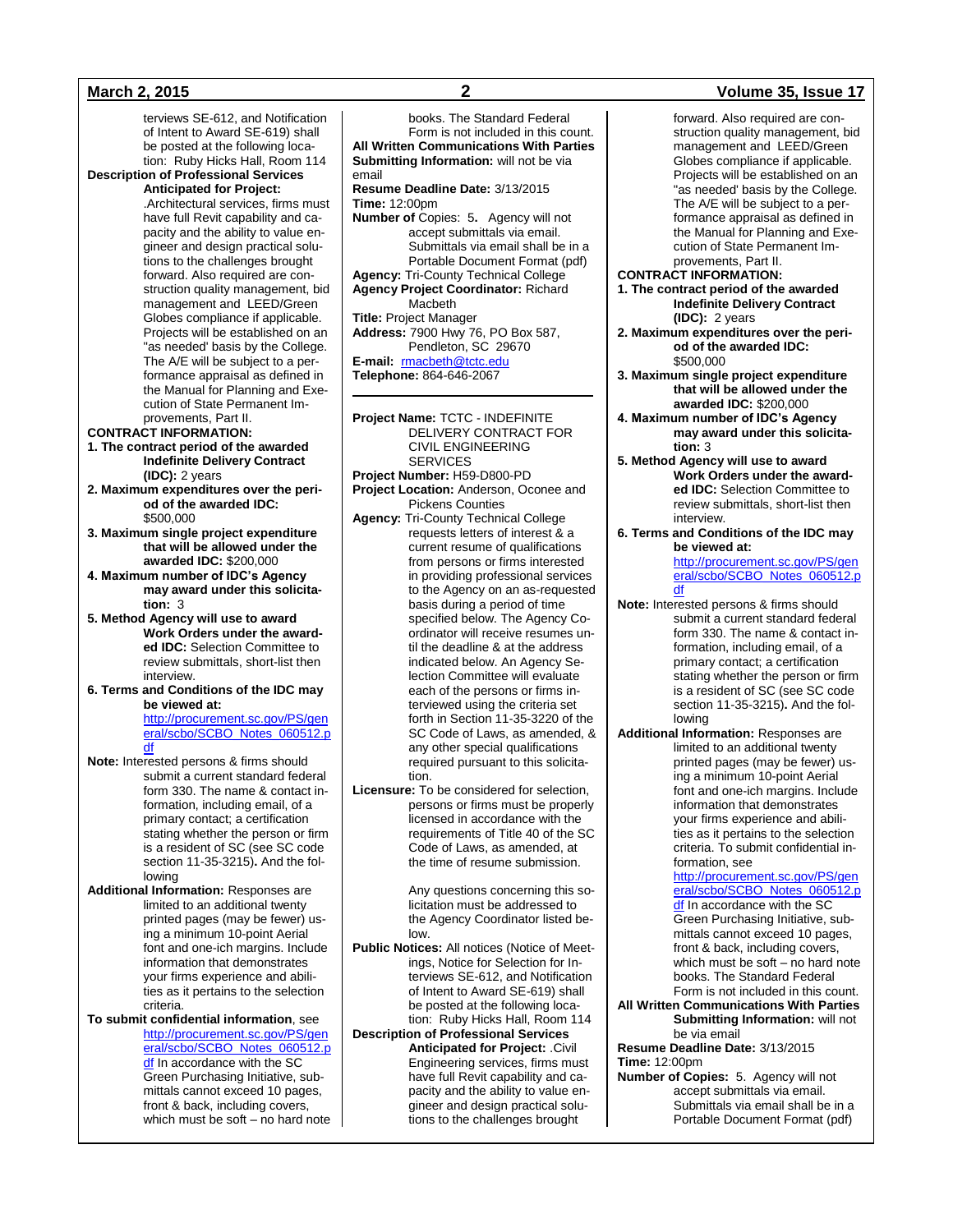**Agency:** Tri-County Technical College **Agency Project Coordinator:** Richard Macbeth **Title:** Project Manager **Address:** 7900 Hwy 76, PO Box 587, Pendleton, SC 29670 **E-mail:** [rmacbeth@tctc.edu](mailto:rmacbeth@tctc.edu) **Telephone:** 864-646-2067

### NEW SCHOOLS/FACILITIES **CONSTRUCTION**

Fort Mill School District Four is accepting qualifications for architectural and engineering services associated with the 2015 Bond Referendum which includes a new high school, a new middle school, a training / support facility, a new aquatics center, renovations to Fort Mill High School / Bob Jones Stadium, expansion of gyms at Fort Mill and Gold Hill Middle Schools, and other miscellaneous projects.

RFQ 14-025 can be obtained via request:

James L. Britton, II, CCM, LEED AP 213B Main Street Fort Mill, South Carolina 29715 803-396-1700 [jbritton@ccorpusa.com](mailto:jbritton@ccorpusa.com)

Respondents should be aware that all responses should adhere to the laws of the State of South Carolina and the State Procurement Code. The Owner reserves the right to reject any and all responses, waive informalities and make selections in the best interest of the Owner.

Responses are due 4/7/2015 by 2:00pm.

# **CONSTRUCTION**

# **Invitation for Construction Bids**

Please verify requirements for non-State agency advertisements by contacting the agency / owner.

Projects expected to cost less than \$50,000 are listed under the Minor Construction heading.

#### **Project Name:** SOCCER PRACTICE FIELDS DRAINAGE IMPROVEMENTS **Project Number:** H27-Z204 **Project Location:** 1320 Heyward Street, Columbia, SC 29205

**Bid Security Required:** Yes **Performance Bond Required:** Yes **Payment Bond Required:** Yes **Construction Cost Range:** \$400,000- \$500,000

**Description of Project:** Re-grading and re-constructing 1 and 1/2 soccer practice fields, including: demolish existing fields; new underdrainage and sand cap layer; new

sod; new perimeter chain link fencing and ball netting system; new irrigation system; new field markings. Small and minority business participation is encouraged. Bidders are responsible for obtaining all bidding documents from the USC purchasing web-site[: http://purchasing.sc.edu/](http://purchasing.sc.edu/) **Note:** Bidders must obtain bidding Documents/Plans from the above listed source(s) to be listed as an official plan holder. Only those bidding documents / plans obtained from the source(s) are official. Bidders that rely on copies of bidding documents / plans obtained from any other source do so at their own risk. All written communications with official plan holders & bidders will be via email or website posting. **Architect/Engineer:** CHA Sports **A/E Contact:** Chris Smith **A/E Address:** 1310 Lady Street, Suite 208, Columbia, SC 29201 **A/E E-mail:** [csmith@chacompanies.com](mailto:csmith@chacompanies.com) **A/E Telephone:** 803-602-3690 **Agency/Owner:** University of South Carolina **Name & Title of Agency Coordinator:** Clarissa Clark **Address:** 743 Greene Street, Columbia, SC 29208 **E-mail:** [clarkcg2@mailbox.sc.edu](mailto:clarkcg2@mailbox.sc.edu) **Telephone:** 803-777-7162 **Fax:** 803-777-7334 **Pre-Bid Conf.:** Yes, non-mandatory **Pre-Bid Date/Time:** 3/17/2015 11:00am **Place:** Conference Room 53, 743 Greene Street, Columbia, SC 29208 **Bid Closing Date/Time:** 3/31/2015 2:00pm **Place:** Conference Room 53, 743 Greene Street, Columbia, SC 29208 **Mail/Hand Deliver Bids To:** USC Campus Planning & Construction 743 Greene Street, Columbia, SC 29208

**Project Name:** HOT WATER AND CONDENSATE PUMP REPLACEMENT - GRADUATE **SCIENCES Project Number:** H27-6094 **Project Location:** John M Palms Center for Graduate Science Research - University of South Carolina **Bid Security Required:** Yes **Performance Bond Required:** Yes **Payment Bond Required:** Yes **Construction Cost Range:** < \$500,000 **Description of Project:** Mechanical replacement of steam water heater and steam condensate return pumps. **Bidding Documents / Plans May Be Obtained From:** <http://purchasing.sc.edu/> **Note:** Bidders must obtain bidding Docu-

ments/Plans from the above listed source(s) to be listed as an offi-

## **March 2, 2015 3 Volume 35, Issue 17**

cial plan holder. Only those bidding documents / plans obtained from the source(s) are official. Bidders that rely on copies of bidding documents / plans obtained from any other source do so at their own risk. All written communications with official plan holders & bidders will be via email or website posting. **In Addition To The Above Official Source(s) Bidding Documents / Plans Are Also Available At:** Electronic distribution ONLY from <http://purchasing.sc.edu/> **Architect/Engineer:** Swygert & Associates **A/E Contact:** Bill Livingston, PE **A/E Address:** PO Box 11686, Columbia, SC 29211 **A/E E-mail:** [bill@swygert-associates.com](mailto:bill@swygert-associates.com) **A/E Telephone:** 803-791-9300 **A/E Fax:** 803-791-0830 **Note:** All questions & correspondence concerning this Invitation to Bid shall be addressed to the A/E. **Agency/Owner:** University of South Carolina **Name & Title of Agency Coordinator:** Aimee B. Rish **Address:** 743 Greene Street, Columbia, SC 29208 **Telephone:** 803-777-2261 **Fax:** 803-777-7334 **E-mail:** [arish@fmc.sc.edu](mailto:arish@fmc.sc.edu) **Pre-Quote Conf.:** Yes, non-mandatory **Date/Time:** 3/10/2015 10:00am **Place:** 743 Greene Street; Columbia Conference Room 053 **Quote Closing Date/Time:** 3/23/2015 2:00pm **Place:** 743 Greene Street; Columbia Conference Room 053 **Hand Deliver/Mail Quotes To:** Aimee Rish "Bid Enclosed," 743 Greene Street, Columbia, SC 29208

## **HIGH SCHOOL ADDITION**

**The School District** of Greenville County is requesting Statements of Qualifications for Construction Services for the construction of a 400 student addition at JL Mann HS located at 160 Fairforest Way, in the city of Greenville, SC.

**To request a Qualification** Package, please fax Greenville County School District Facilities Department at 864-355-7797 or email to **Imcampbe@greenville.k12.sc.us**. Please include name of contact, company name, address, email address, and fax number in your request for a Qualification Package.

**All pertinent information** concerning due dates and response requirements will be spelled out in the Qualification package. Interested firms must complete and submit their Statements of Qualifications Package for General Contractors to Greenville Coun-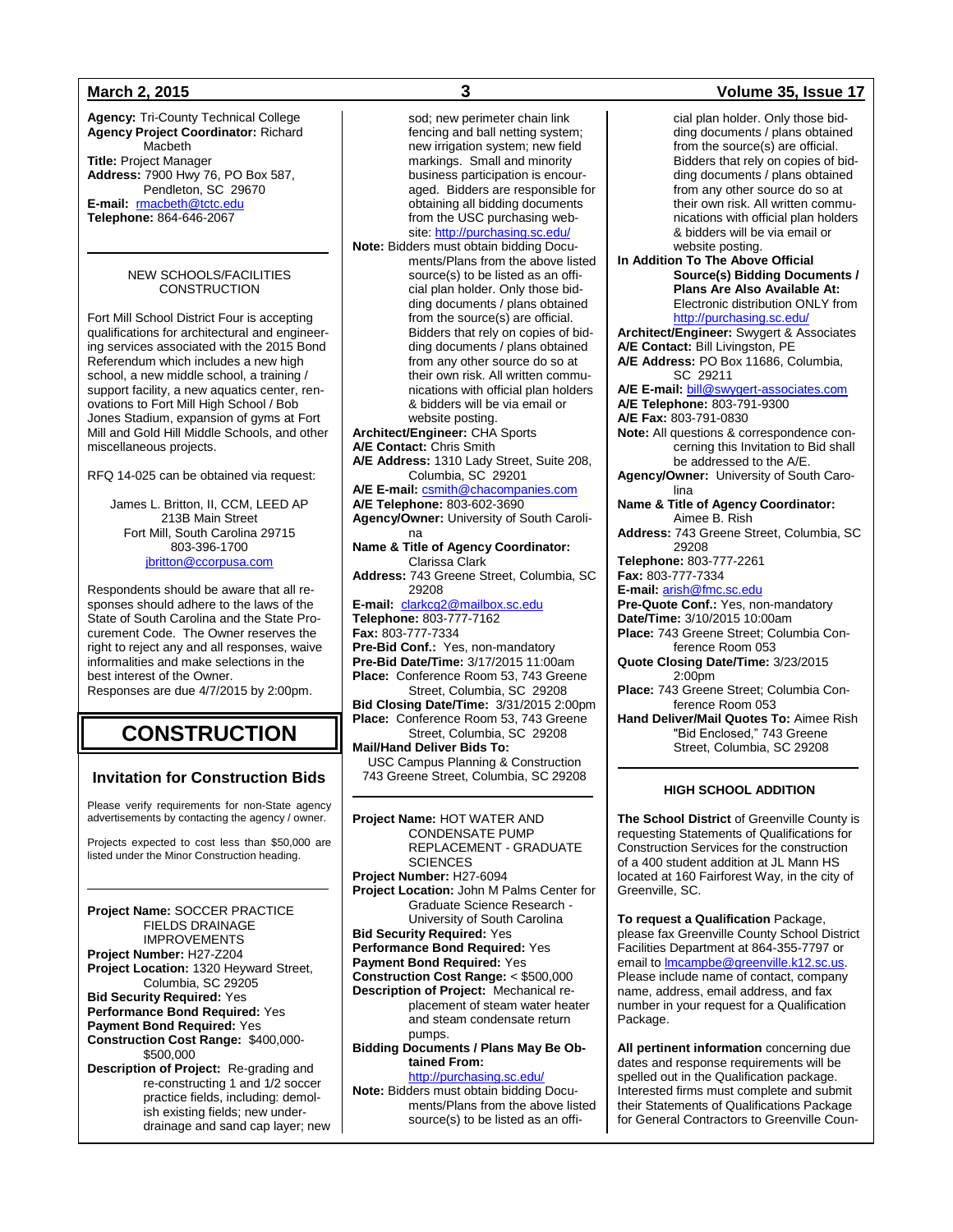ty Schools Facilities Department by 4/10/2015 at 3:00pm.

**To be considered**, General contractors must be fully licensed in the State of South Carolina.



**STREAM BANK STABILIZATION AND RETAINING WALL REPAIR**

**The City of Columbia** is requesting Proposals from qualified vendors for the Stream Bank Stabilization and Retaining Wall Repair for Saluda Avenue (Design Build Services). Information can be viewed using the City of Columbia's Bid Online System at:

[https://bidonline.columbia.sc.gov,](https://bidonline.columbia.sc.gov/) BID No: ENGRFP0011-14-15

**Mandatory Pre-Proposal** Conference: 3/12/2015 11:00am. 1136 Washington Street, 7th floor conference room, Columbia, SC 29201

**Proposal Deadline**: 3/25/2015 at 2:00pm.

**The Deadline for questions** will be 3/17/2015 by 5:00pm.

**Project Name:** BAMBERG INDUSTRIAL BUILDING **Project Number:** SCA - 14-05-01-C **Project Location:** CrossRhodes Industrial Park, Bamberg, SC

**Bid Security Required:** Yes

**Performance Bond Required:** Yes **Construction Cost Range**: \$1,000,000- \$2,000,000

**Description of Project:** 40,000 sq. ft. industrial shell building with steel frame and precast concrete exterior.

**Bidding Documents / Plans May Be Obtained From:** TPM, 12141 Assembly Street, Columbia, SC 803-252-4770

**Plan Deposit:** \$150.00, \$25.00 refundable **In Addition To The Above Official Source(s) Bidding Documents / Plans Are Also Available At:** [www.tpmplanroom.com,](http://www.tpmplanroom.com/) HGBD

Int'l, Inc., 1219 Assembly Street, 3rd Floor, Columbia, SC 29201 **Architect/Engineer:** HGBD Int'l., Inc.

**A/E Contact:** Greg Marcy **A/E Address:** 1219 Assembly Street, Columbia, SC 29201

**A/E E-mail:** [gmarcy@husseygaybell.com](mailto:gmarcy@husseygaybell.com) **A/E Telephone:** 803-799-0444 **A/E Fax:** 803-799-1499

**Agency/Owner:** Southern Carolina Regional Development Alliance

**Name of Agency Coordinator:** Kell Anderson **Address:** 1750 Jackson Street, Suite 100, Barnwell, SC 29812 **Telephone:** 803-541-0023 **Fax:** 803-541-3322 **Pre-Bid Conf./Site Visit:** Yes, nonmandatory **Pre-Bid Date/Time:** 3/11/2015 3:00pm **Place:** 1750 Jackson St., Ste. 100, Barnwell, SC **Bid Closing Date/Time:** 4/1/2015 3:00pm **Place:** 1750 Jackson St., Ste. 100, Barnwell, SC **Mail/Hand Deliver Bids To:** Kell Anderson, SCA 1750 Jackson St., Ste. 100, Barnwell, SC (Bidders are notified this is a rural delivery address and should take appropriate measures to ensure bid is received on time. Bids receiver after the specified time will not be opened.) **CROSS CREEK ROAD BOX CULVERT REPLACEMENT**

TOWN OF CENTRAL, SC

**Description:** Removal of approximately fifty-two feet 60" CMP, installation of approximately sixty linear feet 6' x 6' precast box culvert, re-grading and paving of asphalt.

**Bids will be received** by Town of Central (Owner) at their offices located at PO Box 549 / 1067 W. Main Street, Central, SC 29630 until 2:00pm on 4/7/2015 and then, at said place and time, publicly opened and read aloud.

**A highly encouraged** pre-bid conference and site visit will be held on 3/23/2015 at 2:00pm at the office of The Town of Central, PO Box 549 / 1067 W. Main Street, Central, SC 29630.

**Copies of the Contract** Documents may be obtained at the Issuing Office, Beeson-Rosier Group, located at: 110 West First Avenue, Easley, SC 29640 upon a nonrefundable payment of \$100.00 for each set.

**Each bidder shall** deposit with his bid(s), security in the amount, form, and subject to the conditions provided for in the Information for Bidders.

**No Bidder may withdraw** his bid within sixty (60) days after the actual date of the opening thereof.

**The right is reserved** by the Owner to waive any informalities and to reject any and/or all bids.

**For work costing \$5,000** or more, the bidder must be qualified under the provisions

## **March 2, 2015 4 Volume 35, Issue 17**

of the South Carolina General & Mechanical Contracting Act of 2001, Chapter 11 – Title 40, as amended. Where a mechanical subcontract amounts to \$5,000 or more, the subcontractor shall be licensed under the same act.

**Project Name:** BRIDLEWOOD EMS **STATION** 

**Project Number:** 3081.1401 **Project Location:** Dorchester County, SC **Bid Security Required:** Yes

**Performance Bond Required:** Yes

**Payment Bond Required:** Yes

**Construction Cost Range:** \$800,000- \$900,000

**Description of Project:** Site Development and construction of approximately 4800 SF EMS station.

**Bidding Documents / Plans May Be Obtained From:** Email request to

[hgilliam@thejlagroup.com](mailto:hgilliam@thejlagroup.com) **Plan Deposit:** \$200.00 non-refundable

**In Addition To The Above Official** 

**Source(s) Bidding Documents / Plans Are Also Available At:** AGC plan room in Charleston and Columbia, SC

**Architect/Engineer:** Johnson, Lachober,& Assoc.

**A/E Contact:** Herbert W. Gilliam P. E. **A/E Address:** PO Box 2413, Mount Pleasant, SC 29464

**A/E E-mail:** [hgilliam@thejlagroup.com](mailto:hgilliam@thejlagroup.com) **A/E Telephone:** 843-619-4656

**A/E Fax:** 706-724-3955

**Agency/Owner:** Dorchester County **Name & Title of Agency Coordinator:** Ashley Jacobs, Assistant County Administrator

**Address:** 500 Main Street, Summerville, SC 29483

**E-mail:** [ajacobs@dorchestercounty.net](mailto:ajacobs@dorchestercounty.net) **Telephone:** 843-832-0100

**Pre-Bid Conf./Site Visit:** Yes, nonmandatory

**Pre-Bid Date/Time:** 3/17/2015 2:00pm **Place:** 500 Main Street, Summerville, SC,

Council Chambers **Bid Closing Date/Time:** 4/2/2015 2:00pm **Place:** 201 Johnson Street, St. George, SC,

Council Chambers **Mail/Hand Deliver Bids To:** S. G. Stephens, Procurement Director, 201 Johnson Street, St. George, SC 29477

**Project Name:** ANDERSON SCHOOL DISTRICT 5 - TL HANNA & WESTSIDE HIGH SCHOOLS - ATHLETIC ADDITIONS - PHASE I

**Project Number:** 03378.01 & 013379.01 **Project Location:** TL Hanna & Westside High Schools, Anderson, SC **Bid Security Required:** Yes **Performance Bond Required:** Yes **Payment Bond Required:** Yes **Construction Cost Range:** \$2.5mil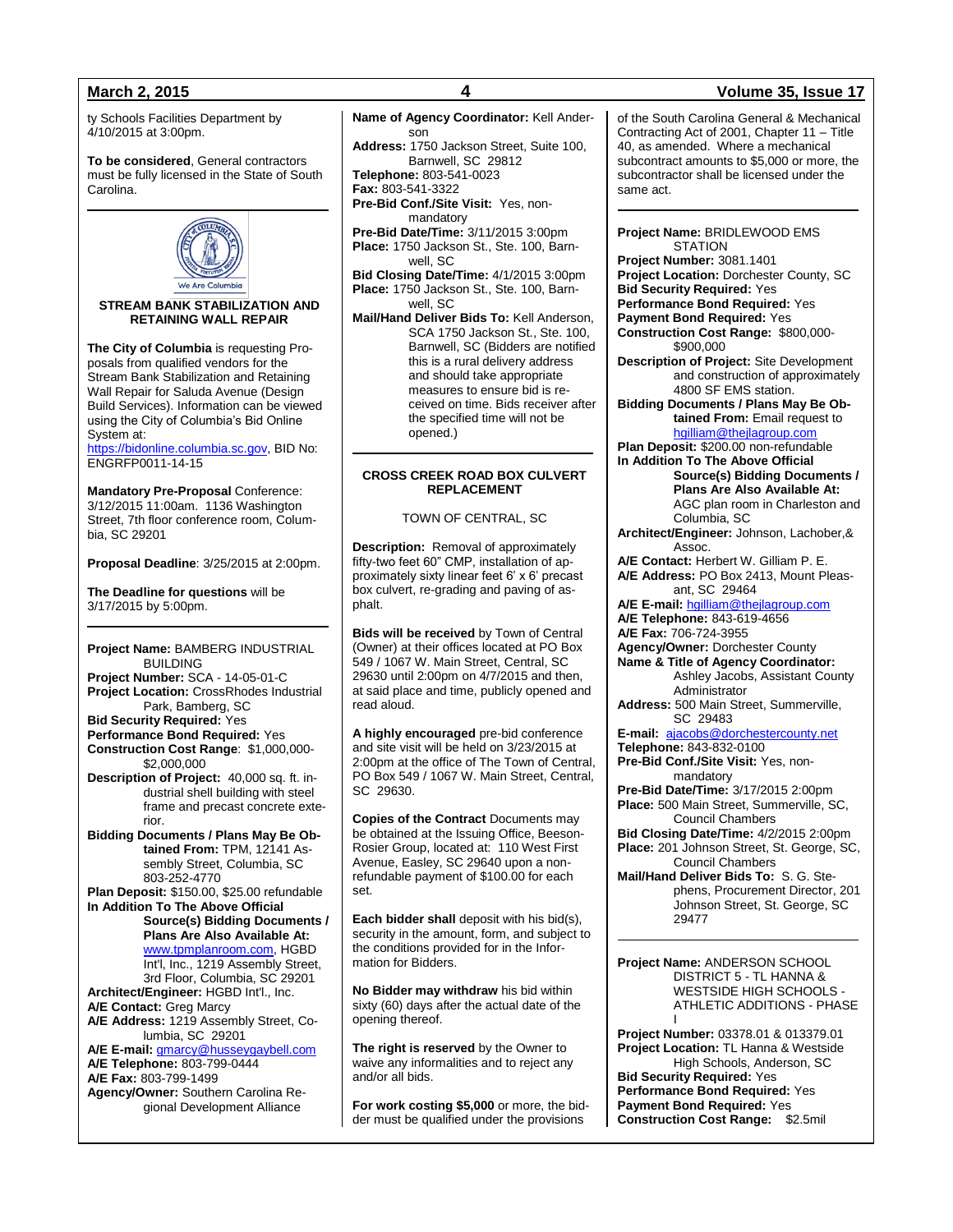**Description of Project:** Pressbox and Concession Improvements, New Scoreboard, & Field Turf at Football Stadium **Bidding Documents / Plans May Be Obtained From:** ARC Spartanburg, SC **Architect/Engineer:** McMillan Pazdan Smith **A/E Contact:** Michael Chewning, AIA **A/E Address:** 127 Dunbar Street, Spartanburg, SC 29306 **A/E E-mail:** [mchewning@mcmillanpazdansmi](mailto:mchewning@mcmillanpazdansmith.com) [th.com](mailto:mchewning@mcmillanpazdansmith.com) **A/E Telephone:** 864-585-5678 **A/E Fax:** 864-542-9451 **Agency/Owner:** Anderson School District Five **Name & Title of Agency Coordinator:** Wess Grant, Director of Operations **Address:** 400 Pearman Dairy Road, Anderson, SC 29625 **E-mail:** [wessgrant@anderson5.net](mailto:wessgrant@anderson5.net) **Telephone:** 864-260-5000 **Pre-Bid Conf./Site Visit:** Yes, mandatory **Pre-Bid Date/Time:** 3/17/2015 10:00am **Place:** Westside HS Front Office **Bid Closing Date/Time:** 3/31/2015 3:00pm **Place:** District Office - Anderson School District 5 **Mail/Hand Deliver Bids To:** Michael Chewning, AIA, 127 Dunbar Street, Spartanburg, SC 29365 **Project Name:** USC LANCASTER

NURSING SIM LAB **Project Number:** H37-9515 **Project Location:** University of South Carolina - Lancaster, Lancaster, SC **Bid Security Required:** Yes

**Performance Bond Required:** Yes **Payment Bond Required:** Yes **Construction Cost Range:** \$300,000 - \$350,000

**Description of Project:** The project work consists of interior renovations for a nursing simulation lab in Hubbard Hall on USC Lancaster's campus. Minority and small business participation is encouraged.

**Bidding Documents / Plans May Be Obtained From:**

[http://purchasing.sc.edu](http://purchasing.sc.edu/) (see Facilities Construction Solicitations & Awards)

**Note:** Bidders must obtain bidding Documents/Plans from the above listed source(s) to be listed as an official plan holder. Only those bidding documents / plans obtained from the source(s) are official. Bidders that rely on copies of bidding documents / plans obtained from any other source do so at their own risk. All written communications with official plan holders

& bidders will be via email or website posting. **In Addition To The Above Official Source(s) Bidding Documents / Plans Are Also Available At:** Bidders are responsible for obtaining all updates to bidding documents from the USC Purchasing website. [\(http://purchasing.sc.edu\)](http://purchasing.sc.edu/) **Architect/Engineer:** Goodwyn Mills Cawood **A/E Contact:** Matthew King **A/E Address:** 101 East Washington St, Suite 200, Greenville, SC 29601 **A/E E-mail:** [mat](mailto:matthew.king@gmcnetwork.com)[thew.king@gmcnetwork.com](mailto:matthew.king@gmcnetwork.com) **A/E Telephone:** 864-527-0460 **A/E Fax:** 864-233-6567 **Note:** All questions & correspondence concerning this Invitation to Bid shall be addressed to the A/E. **Agency/Owner:** University of South Carolina **Name & Title of Agency Coordinator:** Clarissa Clark **Address:** 743 Greene Street, Columbia, SC 29208 **E-mail:** [CLARKCG2@mailbox.sc.edu](mailto:CLARKCG2@mailbox.sc.edu) **Telephone:** 803-777-7162 **Fax:** 803-777-7334 **Pre-Bid Conf./Site Visit:** Yes, nonmandatory **Pre-Bid Date/Time:** 3/17/2015 10:00am **Place:** Bradley Rm111, 476 Hubbard, Lancaster, SC 29720 **Bid Closing Date/Time:** 3/31/2015 3:00pm **Place:** 743 Greene Street, Columbia, SC 29208 **Mail/Hand Deliver Bids To:** Clarissa Clark (BID ENCLOSED), 743 Greene Street, Columbia, SC 29208 **Project Name:** ANDERSON SCHOOL DISTRICT 5 - WESTSIDE HIGH SCHOOL - CAFETERIA LINE REPLACEMENT **Project Number:** 014206.01 **Project Location:** Westside High School, Anderson, SC **Bid Security Required:** Yes **Performance Bond Required:** Yes **Payment Bond Required:** Yes **Construction Cost Range:** \$500,000 **Description of Project:** New Cafeteria Serving Line **Bidding Documents / Plans May Be Obtained From:** ARC Spartanburg, SC **Architect/Engineer:** McMillan Pazdan Smith **A/E Contact:** Michael Chewning, AIA **A/E Address:** 127 Dunbar Street, Spartanburg, SC 29306 **A/E E-mail:** [mchewning@mcmillanpazdansmi](mailto:mchewning@mcmillanpazdansmith.com) [th.com](mailto:mchewning@mcmillanpazdansmith.com) **A/E Telephone:** 864-585-5678 **A/E Fax:** 864-542-9451

### **March 2, 2015 5 Volume 35, Issue 17**

**Agency/Owner:** Anderson School District Five **Name & Title of Agency Coordinator:**

Wess Grant, Director of Operations **Address:** 400 Pearman Dairy Road, An-

derson, SC 29625

**E-mail:** [wessgrant@anderson5.net](mailto:wessgrant@anderson5.net) **Telephone:** 864-260-5000 **Pre-Bid Conf./Site Visit:** Yes, mandatory **Pre-Bid Date/Time:** 3/17/2015 2:00pm **Place:** Westside HS Front Office **Bid Closing Date/Time:** 3/31/2015 2:00pm **Place:** District Office - Anderson School District 5 **Mail/Hand Deliver Bids To:** Michael Chewning, AIA, 127 Dunbar

Street, Spartanburg, SC 29365

**Project Name:** WATER TREATMENT PLANT NO. 6 **Project Number:** 40019.03 **Project Location:** 600 Justin Lane, Sumter, SC **Bid Security Required:** Yes **Performance Bond Required:** Yes **Payment Bond Required:** Yes **Construction Cost Range:** \$12million - \$13million **Description of Project:** The work consists, in general, of construction of a 4.0 MGD water treatment plant adjacent to the existing Pocotaligo wastewater treatment plant (WWTP). The Work includes, but is not limited to the following major components of work: a two story Admin/Filter Building; two (2) induced draft aerators; four (4) sedimentation basins; four (4) dual media sand filters; one (1) 1.5 MG cast in place clearwell; chemical feed equipment for chlorine, lime, fluoride, and phosphate; three (3) high head service pumps; one (1) backwash pump; one (1) one story Pump Service Building; a one story Electrical Building; one (1) standby emergency generator; SCADA systems integration; two (2) 0.35 MG cast in place Backwash Treatment Basins with pumps and piping to the Pocotaligo WWTP; sitework and yard piping; one (1) detention basin; asphalt drives and parking; erosion control; one (1) sanitary pump station with piping to Pocotaligo WWTP.

**Bidding Documents / Plans May Be Obtained From:** Electronic copies of the Contract Documents may be obtained by emailing Documents-GWD@davisfloyd.com. Hard copies of the plans and specs will also be available by a request in writing to Davis & Floyd Inc., Post Office Drawer 428, Greenwood, SC 29648. Bidders must submit a valid e-mail address, company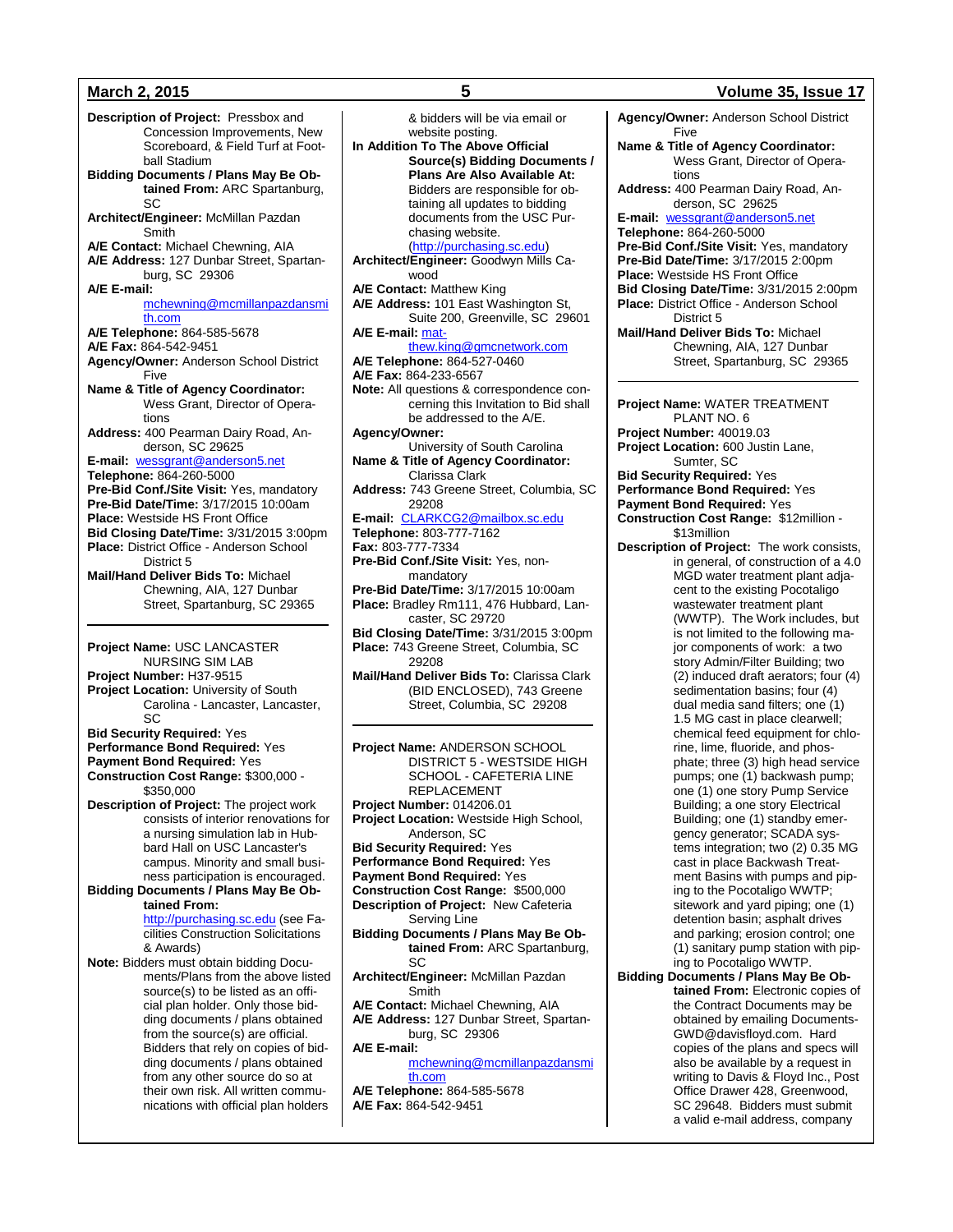name, physical address, mailing address, telephone and fax numbers with a company contact (name) to the Project Manager for Davis and Floyd listed below to be considered on the official list of bidders.

**Plan Deposit:** \$350.00, non-refundable **Note:** Bidders must obtain bidding Documents/Plans from the above listed source(s) to be listed as an official plan holder. Only those bidding documents / plans obtained from the source(s) are official. Bidders that rely on copies of bidding documents / plans obtained from any other source do so at their own risk.

**In Addition To The Above Official Source(s) Plans Are Also Available At:**

- Office of the Owner: Sumter County, 13 East Canal Drive, Sumter, SC 29150
- Office of the Owner's Agent: City of Sumter, 303 East Liberty Street, Sumter SC 29150
- Office of the Engineer: Davis & Floyd, Inc., 181 E. Evans Street, Suite 23, Florence SC 29506
- Hispanic Contractors Association of the Carolinas
- HCAC/ISQFT Build Plans Online: email HCACarolinas@ISQF.com Website: http://www.isqft.com
- McGraw-Hill Dodge Lead Center: Website: [http://www.construction.com](http://www.construction.com/)

**Architect/Engineer:** Davis & Floyd, Inc **A/E Contact:** John E. Reynolds, PE **A/E Address:** 181 E. Evans Street, BTC-105, Florence, SC 29506 **A/E E-mail:** [jreynold@davisfloyd.com](mailto:jreynold@davisfloyd.com) **A/E Telephone:** 843-519-1050 **A/E Fax:** 843-664-2881 **Agency/Owner:** City of Sumter/Sumter **County Name & Title of Agency Coordinator:** Ernest A. Harris **Address:** 303 East Liberty Street, Sumter, SC 29150 **Pre-Bid Conf./Site Visit:** Yes, mandatory **Pre-Bid Date/Time:** 3/24/2015 10:00am **Place:** Pocotaligo WTP Conference Room, 600 Justin Lane, Sumter, SC **Bid Closing Date/Time:** 4/23/2015 2:00pm **Place:** Main Office, 303 East Liberty Street, Sumter, SC **Mail/Hand Deliver Bids To:** Ernest A. Har-

ris, City of Sumter, 303 East Liberty Street, Sumter, SC 29150



**Solicitation Number**: IFB No. 4946-15C

**Description Of Work**: Melnick Drive Extension TST

**Due Date For Written Questions**: 3/18/2015 5:00pm Contact: 843-958-4758, [wcurrs@charlestoncounty.org](mailto:wcurrs@charlestoncounty.org)

**Due Date/Time**: 4/1/2015 3:00pm

**Location**: Procurement Department 4045 Bridge View Drive, Suite B250**,**  North Charleston, SC 29405

### **CMAR SERVICES**

**Description:** Colleton County is soliciting qualifications statements for professional construction management-at-risk (CMAR) services for a new law enforcement complex. The New Law Enforcement Complex will consist of new construc-.<br>tion of a building or buildings located on County-owned property. The site is approximately 7 acres at the corner of Hendersonville Highway (US 17A) and Mable T. Willis Blvd. in Walterboro, SC (parcel map on page 19). The building occupants shall be the Sheriff's Office, the County Emergency Management Services, E-911 Dispatch Center, E-911 Addressing and Magistrates Court. The preliminary cost opinion of the project is \$3,500,000.00. Proposal documents can be obtained from Colleton County's website:

# [www.colletoncounty.org.](http://www.colletoncounty.org/)

**Solicitation Number:** RFQ: LE-07 **Delivery Point:** Walterboro, SC **Submit Offer By:** 3/18/2015 3:00pm **Purchasing Entity:** Colleton County, 113 Mabel T. Willis, Walterboro, South Carolina 29488 **Direct Inquiries/Bid Request To Buyer:** John Stieglitz, Capital Projects and Purchasing Dir.[, jst](mailto:jstieflitz@colletoncounty.org)[ieflitz@colletoncounty.org](mailto:jstieflitz@colletoncounty.org) **Download Solicitation From:** [www.colletoncounty.org,](http://www.colletoncounty.org/)



## **March 2, 2015 6 Volume 35, Issue 17**

**Description:** HUMAN RESOURCE CONSULTING AND SEARCH **SERVICES Solicitation Number:** TCTC-15-HRSearch **Delivery Point:** Pendleton, SC **Submit Offer By:** 3/24/2015 2:00pm **Purchasing Agency:** Tri-County Technical College, PO Box 587, Pendleton, SC 29670 **Buyer:** Kristal Doherty, 864-650-7247, [kdoherty@tctc.edu](mailto:kdoherty@tctc.edu) **Download Solicitation From:** [http://www.tctc.edu/About\\_TCTC/](http://www.tctc.edu/About_TCTC/PurchasingSolicitation/Solicitation.xml) [PurchasingSolicita](http://www.tctc.edu/About_TCTC/PurchasingSolicitation/Solicitation.xml)[tion/Solicitation.xml](http://www.tctc.edu/About_TCTC/PurchasingSolicitation/Solicitation.xml) 

# **EQUIPMENT**

**Description:** FEED TRAILER **Solicitation Number:** 5400009185 **Submit Offer By:** 3/19/2015 10:00am **Purchasing Agency:** SC Department of Corrections, Purchasing Branch, 4420 Broad River Rd., Columbia, SC 29210 **Buyer:** Jonathan Eckstrom **E-mail:** [eckstrom.jonathan@doc.sc.gov](mailto:eckstrom.jonathan@doc.sc.gov) **Download Solicitation From:** [http://webprod.cio.sc.gov/SCSolicitationWe](http://webprod.cio.sc.gov/SCSolicitationWeb/solicitationAttachment.do?solicitnumber=5400009185)

[b/solicitationAttachment.do?solicitnumber=5](http://webprod.cio.sc.gov/SCSolicitationWeb/solicitationAttachment.do?solicitnumber=5400009185) [400009185](http://webprod.cio.sc.gov/SCSolicitationWeb/solicitationAttachment.do?solicitnumber=5400009185)

### **EMERGENCY LIGHTING**

SOLICITATION NUMBER: 15-B016S

The City of Charleston is accepting Bids for Soundoff Emergency Lighting. The City will receive bids until 3/25/2015 at noon at 145 King Street, Suite 104, Charleston, SC 29401. The solicitation will be available upon request and may be obtained by submitting a request to: Chenette L. Singleton, by fax (843-720-3872) or mailing to the above address. You may also obtain a copy of the solicitation by going to our website: [www.charleston-sc.gov.](http://www.charleston-sc.gov/) Click on the Bidline page.



**BODY ARMOR**

**BID 2279**

York County is seeking sealed bids for 16 each new, unused tactical, bullet-resistant body armor/vest.

Inquiries concerning this bid can be made as needed to Captain Glenn Williams, Sheriff's Office, 803-628-3156, email: [glenn.williams@yorkcountygov.com.](mailto:glenn.williams@yorkcountygov.com)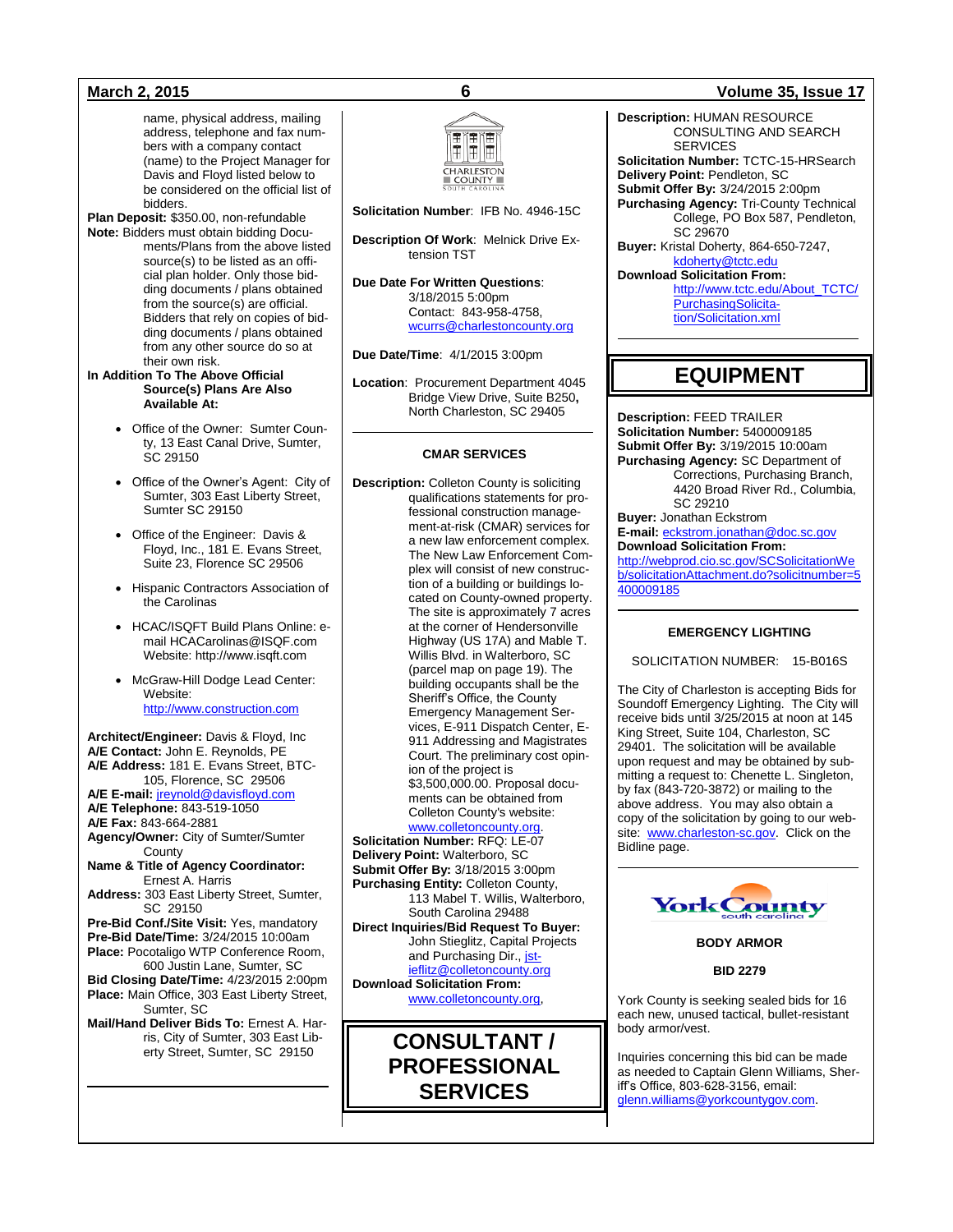Bids will be received in the York County Purchasing Department, Room 114, 6 S. Congress St, York, SC 29745 until 11:00am 3/19/2015, at which time said bids will publicly opened.

This bid is listed on the York County Purchasing web site at: [www.yorkcountygov.com/purchasing](http://www.yorkcountygov.com/purchasing)

**Description:** VISILINK 6.5 GIG DOWN-LINK RECEIVER **Solicitation Number:** 5400009291 **Submit Offer By:** 03/16/2015 10:00am **Purchasing Agency:** SC Law Enforcement Division, 4400 Broad River Rd., Columbia, SC 29210 **Buyer:** Jessica Goff **E-mail:** [jgoff@sled.sc.gov](mailto:jgoff@sled.sc.gov)

**Phone:** 803-896-7171 **Download Solicitation From:**

[http://webprod.cio.sc.gov/SCSolicitationWe](http://webprod.cio.sc.gov/SCSolicitationWeb/solicitationAttachment.do?solicitnumber=5400009291) [b/solicitationAttachment.do?solicitnumber=5](http://webprod.cio.sc.gov/SCSolicitationWeb/solicitationAttachment.do?solicitnumber=5400009291) [400009291](http://webprod.cio.sc.gov/SCSolicitationWeb/solicitationAttachment.do?solicitnumber=5400009291)

**Description:** FOOD SERVICE EQUIPMENT **Solicitation Number:** 5400009165 **Submit Offer By:** 03/10/2015 10:00am **Purchasing Agency:** SC Dept. of Corrections, Purchasing Branch, 4420 Broad River Rd., 2nd Floor, Columbia, SC 29210 **Buyer:** Laura Bagwell **Email:** [Bagwell.laura@doc.sc.gov](mailto:Bagwell.laura@doc.sc.gov) **Phone:** 803-896-4396 **Download Solicitation From:** [http://webprod.cio.sc.gov/SCSolicitationWe](http://webprod.cio.sc.gov/SCSolicitationWeb/solicitationAttachment.do?solicitnumber=5400009165) [b/solicitationAttachment.do?solicitnumber=5](http://webprod.cio.sc.gov/SCSolicitationWeb/solicitationAttachment.do?solicitnumber=5400009165)

[400009165](http://webprod.cio.sc.gov/SCSolicitationWeb/solicitationAttachment.do?solicitnumber=5400009165)

**Description:** STEAM WATER HEATERS **Solicitation Number:** 59328009 **Delivery Point:** Clemson, SC **Submit Offer By:** 03/16/2015 11:00am **Purchasing Entity:** Clemson University, Procurement Services, Administrative Services Building, 108 Perimeter Rd., Clemson, SC 29634 **Direct Inquiries to Buyer:** Shirley Alexander, phone 864-656-2395, E-mail [salexa2@clemson.edu](mailto:salexa2@clemson.edu) **Download Solicitation From:** [www.clemson.edu/cfo/procureme](http://www.clemson.edu/cfo/procurement/vendors)

[nt/vendors](http://www.clemson.edu/cfo/procurement/vendors)

**Description:** CHILLER REPLACEMENT AT AVCC AND PIPING RENOVATIONS AT NEVITT FOREST ELEMENTARY **Solicitation Number:** 5429-14/15 **Delivery Point:** Anderson, SC **Pre-bid Site Visit:** Yes, mandatory **Time/Date/Place:** 3/11/2015 3:00pm Anderson 5 Career Campus, 1225

South McDuffie St., Anderson, SC 29624: 4:30pm Nevitt Forest Elementary, 1401 Bolt Dr., Anderson, SC 29621 or contact for scheduling an appointment. **Submit Offer By:** 3/26/2015 3:00pm **Purchasing Agency:** Anderson School District Five, PO Box 439 (400 Pearman Dairy Rd.) Anderson, SC 29622 (29625) **Buyer:** Pamela G. Hassan[, pamelahas](mailto:pamelahassan@anderson5.net)[san@anderson5.net](mailto:pamelahassan@anderson5.net)

**Note:** Hard copies of bidding requirements, plans and specifications may be purchased direct from ARC, 7092 Howard Street, Spartanburg SC 29303. Contact Susan Wilson at 864-585-8388 or emai[l su](mailto:susan.wilson@earc.com)[san.wilson@earc.com.](mailto:susan.wilson@earc.com)

## **2015 FORD EXPEDITION WITH POLICE PACKAGE**

**FLORENCE, SC**

**The City of Florence** is accepting bids from qualified bidders to for the purchase and delivery of 2015 Ford Expedition SSV 4X4 with Police Package.

**Bid Opening Date/Time:** 3/16/2015 2:00pm

**Location for the Receipt of Bids:** The City Center located at 324 Evans Street, Florence, SC 29501

**The Invitation to Bid document** can be found on our website

[www.cityofflorence.com](http://www.cityofflorence.com/) at the purchasing and bids link or by contacting: Lynwood F. Givens by e-mail: [lgiv-](mailto:lgivens@cityofflorence.com)

[ens@cityofflorence.com](mailto:lgivens@cityofflorence.com) or by fax at 843-665-3111.

**Mailing Address:** City of Florence, Office of Purchasing and Contracting, 324 W. Evans Street Florence, SC 29501.

**The City of Florence** welcomes and encourages submissions from minority and woman owned businesses. Please indicate that you are a minority or woman owned business with your request for bid documents.

**This solicitation does not** commit the City of Florence to award a contract, to pay any costs incurred in the preparation of a bid, or to procure or contract for services. The City of Florence reserves the right to reject any and all responses, to cancel this solicitation, and to make an award deemed in its own best interest.

**Description:** MEDIUM VOLTAGE PADMOUNT SWITCHGEAR **Solicitation Number:** 59079409 **Delivery Point:** Clemson, SC **Submit Offer By:** 3/17/2015 1:45pm

## **March 2, 2015 7 Volume 35, Issue 17**

**Purchasing Agency:** Clemson University, Procurement Services, Administrative Services Bldg.,108 Perimeter Rd., Clemson, SC 29634 **Buyer:** Allison Patton, 864-656-3677 / [apatton@clemson.edu](mailto:apatton@clemson.edu) **Download Solicitation From:** Online solicitations only. Solicitations can be viewed at

[www.clemson.edu/cfo/procureme](http://www.clemson.edu/cfo/procurement/vendors) [nt/vendors](http://www.clemson.edu/cfo/procurement/vendors)

# **INFORMATION TECHNOLOGY**

**Description:** CIRESON TOTAL MGT. 2014 SUITE OR EQUAL **Solicitation Number:** 5400009280 **Submit Offer By:** 03/18/2015 3:00pm

**Purchasing Agency:** SC Dept. of Motor Vehicles, Room 2C1, 10311 Wilson Blvd., Blythewood, SC 29016 **Buyer:** Anita Blount

**Email:** [anita.blount@scdmv.net](mailto:anita.blount@scdmv.net) **Phone:** 803-896-9662

**Download Solicitation From:** [http://webprod.cio.sc.gov/SCSolicitationWe](http://webprod.cio.sc.gov/SCSolicitationWeb/solicitationAttachment.do?solicitnumber=5400009280) [b/solicitationAttachment.do?solicitnumber=5](http://webprod.cio.sc.gov/SCSolicitationWeb/solicitationAttachment.do?solicitnumber=5400009280)

[400009280](http://webprod.cio.sc.gov/SCSolicitationWeb/solicitationAttachment.do?solicitnumber=5400009280)

# **MAINTENANCE / REPAIR**

### **FOUNTAIN MAINTENANCE**

**PROPOSAL No. 1415-03-17-01**

**The City of Spartanburg is seeking** proposals from vendors to provide a yearly contact for fountain maintenance at the following locations: Reidville Circle, North Church Street, Saint John Street, Kennedy Street, and Morgan Square.

**The City of Spartanburg**, hereby, notifies all proposers that it will affirmatively ensure that all disadvantaged and women's business enterprises will be afforded full opportunity to submit proposals in response to this invitation and will not be discriminated against on the grounds of gender, race, color, or national origin in consideration for an award.

**The City of Spartanburg reserves the right** to reject any or all proposals or to waive any informality in the qualifications process. Proposals may be held by the City of Spartanburg for a period not to exceed sixty (60) days from the date of the opening of Proposals for the purpose of reviewing the Proposals and investigating the qualifications of prospective parties, prior to awarding of the Contract. The vendor that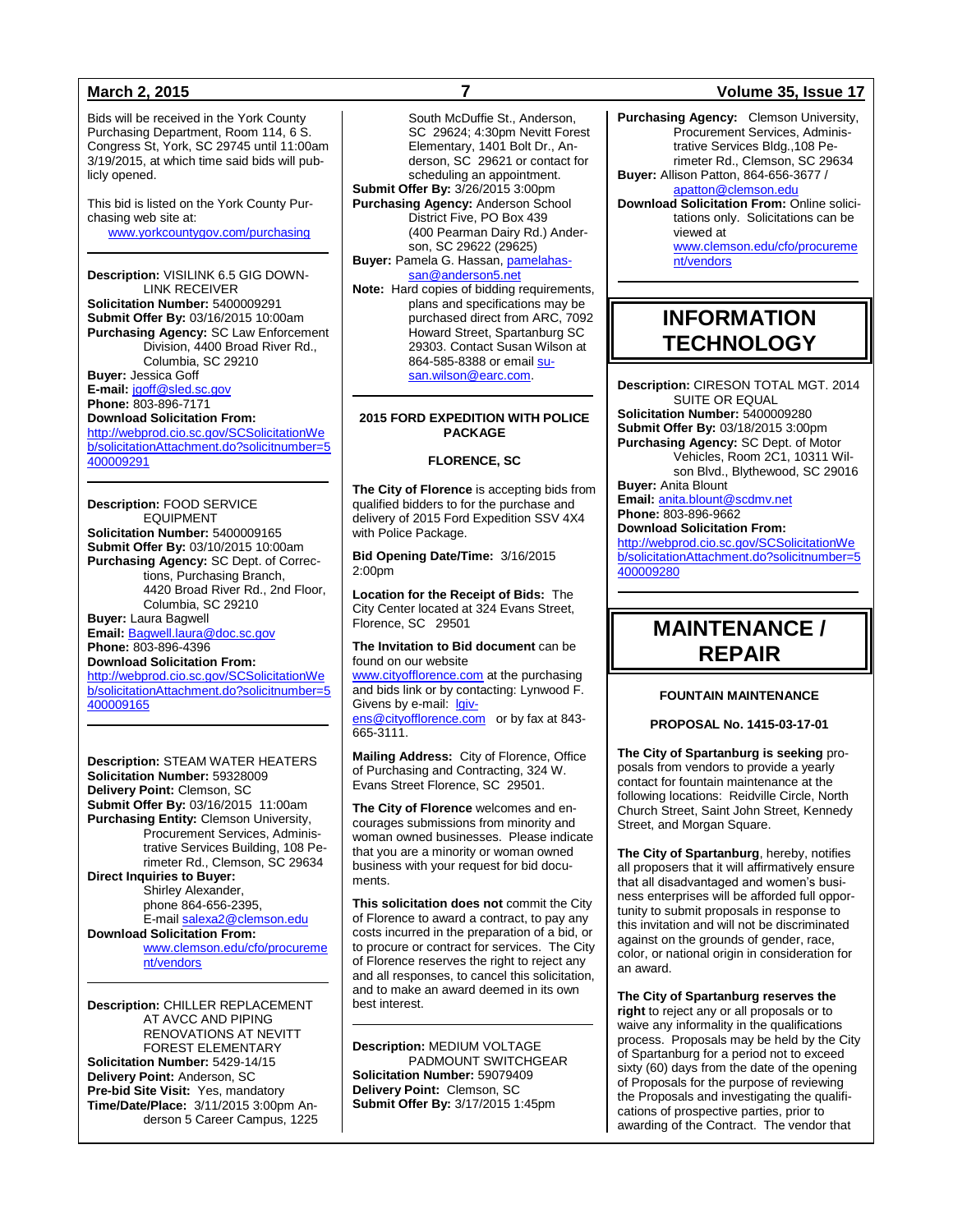is awarded the proposal will be required to obtain a City of Spartanburg Business License.

**There will be a pre-bid meeting** on 3/10/2015 at 10:00am in the training room located in the basement of City Hall. A site visit shall follow.

**Interested parties should contact** the Procurement Office at 864-596-2049 to request a complete proposal package. Proposal details can also be obtained through the City's Procurement web page located at [www.cityofspartanburg.org,](http://www.cityofspartanburg.org/) follow the link for Invitation for Bids.

**Sealed Proposals** shall be submitted to Mr. Carl Wright, Procurement and Property Manager, on or before 3/17/2015 at 3:00pm, City Hall, 145 West Broad Street, at which time they will be publicly opened and read aloud in the Training Room, same location.

**Proposals can be hand delivered or mailed** to the following address:

City of Spartanburg P. O. Box 5107 145 West Broad Street Spartanburg, S. C. 29304 Attn.: Procurement and Property Division

The following Proposal Number Must be placed on the outer envelope in order for the bid to be stamped in as accepted on time: Proposal No: 1415-03-17-01.

### **ELECTRICAL SYSTEMS INSPECTION/MAINTENANCE**

**Sealed proposals** for furnishing the necessary labor, tools, material and equipment, as specified, for the inspection and maintenance of electrical distribution system equipment will be received by the City of Union, South Carolina on or before 2:00pm on 3/26/2015 at which time they shall be publicly opened and read in the City Hall Municipal Court Room. Proposals should be addressed to the City of Union, 101 Sharpe Avenue, Union, South Carolina 29379, Attention: Mr. Joe Nichols.

**The Contract Documents** may be examined at the following locations:

> Union City Hall Utility Director's Office 101 Sharpe Avenue Union, South Carolina

or Progressive Engineering Consultants, Inc. Charlotte, North Carolina.

**Copies of the Contract Documents** may be obtained by contacting the office of Progressive Engineering Consultants, Inc.,

P.O. Box 690638, Charlotte, North Carolina, 28227-7011, phone 704-545-7327.

**A certified check** or cashier's check payable to The City of Union or a satisfactory Bid Bond executed by a corporate surety licensed under the laws of South Carolina to execute such bonds in the amount equal to five (5) percent of the total of the bid shall be submitted with each bid. Bid proposals may not be withdrawn for ninety (90) days after the date of receipt of bids. Except as otherwise specified in these documents, the successful bidder shall be required to furnish separate, one hundred (100) percent, Performance Bond and Payment Bond on the forms included as a part of these Contract Documents.

**The bid deposit** shall be retained by the City of Union if the successful bidder fails to execute the contract or fails to provide the required bonds, as stated above, within ten (10) days after award of the contract.

**The City of Union** reserves the right to reject any or all bid proposals and to accept any proposal which is deemed to be in the best interest of The City of Union, SC.

# **MINOR CONSTRUCTION**

## **Invitation for Minor Construction Quotes**

SCBO Notes referred to in State Agency advertisements appearing in the Minor Construction Section of SCBO can be found at [Click Here.](http://www.mmo.sc.gov/PS/general/scbo/SCBO_Notes_060512.pdf) Please verify requirements for non-State agency advertisements by contacting the agency/owner.

**Project Name:** USC UPSTATE-ELEVATOR UPGRADES FOR RECALL - LIBRARY **Project Number:** CP00372367 **Location:** USC Upstate, Spartanburg, SC **Applicable SCBO Notes:** 4 & 5 **Bid Security Required:** No **Performance Bond Required:** No **Payment Bond Required:** No **Construction Cost Range:** \$20,000 - \$40,000 **Description of Project:** Materials and labor for installation of emergency recall for existing elevator. **Plans May Be Obtained From:** [http://purchasing.sc.edu](http://purchasing.sc.edu/) (See Facilities Construction & Awards) **Plan Deposit: Note:** Bidders must obtain bidding Documents/Plans from the above listed source(s) to be listed as an official plan holder. Only those bidding documents / plans obtained from the source(s) are official. Bidders that rely on copies of bidding documents / plans obtained

## **March 2, 2015 8 Volume 35, Issue 17**

from any other source do so at their own risk. **Architect/Engineer:** Burdette Engineering, Inc. **A/E Contact:** Don Burdette **A/E Address:** 102 Pilgrim Road, Greenville, SC 29607-5702 **A/E Telephone:** 864-297-8717 **A/E Fax:** 864-297-8719 **A/E E-mail:** [DBurdette@burdetteengr.com](mailto:DBurdette@burdetteengr.com) **Agency/Owner:** University of South Carolina **Name & Title of Agency Coordinator:** Aimee B. Rish **Address:** 743 Greene Street, Columbia, SC 29208 **Telephone:** 803-777-2261 **Fax:** 803-777-7334 **E-mail:** [arish@fmc.sc.edu](mailto:arish@fmc.sc.edu) **Pre-Quote Conf.:** Yes, non-mandatory **Date/Time:** 3/10/2015 10:00am **Place:** 155 American Way, Spartanburg, SC **Quote Closing Date/Time:** 3/18/2015 1:00pm **Place:** 743 Greene Street; Columbia Conference Room 053 **Hand Deliver/Mail Quotes To:** Aimee Rish "Bid Enclosed," 743 Greene Street, Columbia, SC 29208 **PRINTING Description:** FURNISH/DELIVER NEW YORK TIMES INSERT **Solicitation Number:** USC-RFQ-2770-DG **Delivery Point:** Columbia, SC **Submit Offer By:** 3/10/2015 9:00am **Purchasing Agency:** USC Purchasing, 6th Floor, 1600 Hampton St., Columbia, SC **Bid Request:** Download solicitation from [http://purchasing.sc.edu](http://purchasing.sc.edu/) or call the USC bid line at 803-777-0255 **Buyer:** William (Dennis) Gallman

# **SERVICES**

**Description:** SUPPLEMENTAL ATHLETIC TRAINING SERVICES **Solicitation Number:** 15-017 **Delivery Point:** Beaufort, SC **Submit Offer By:** 3/13/2015 2:00pm **Purchasing Agency:** Beaufort County School District; 2900 Mink Point Blvd; PO Drawer 309; Beaufort, SC 29901-030 **Buyer:** Sandi Amsler, CPPB 843-322-2349; [sandi.amsler@beaufort.k12.sc.us](mailto:sandi.amsler@beaufort.k12.sc.us) **Download Solicitation From: [Click Here](http://www.beaufort.k12.sc.us/pages/BCSD/Departments/Operational_Services/Finance/Bids___Awards)** 

**Description:** MAINTENANCE OF 9 SANITARY LIFT STATIONS **Solicitation Number:** 5400009104 **Submit Offer By:** 3/31/2015 10:00am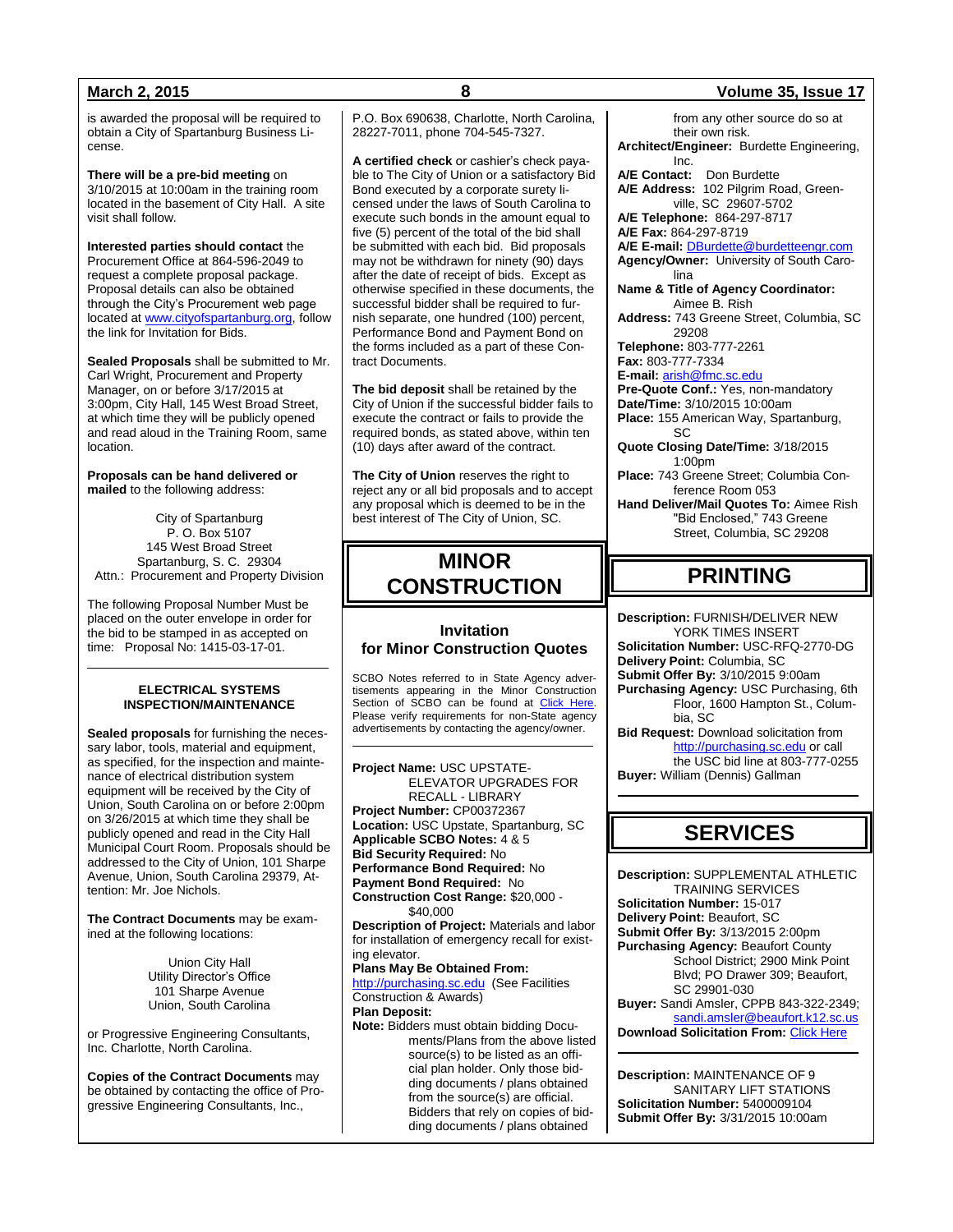**Purchasing Agency:** SC Department of Transportation, 955 Park St., Columbia, SC 29201 **Buyer:** Vickie Stephens **Email:** [stephensvw@scdot.org](mailto:stephensvw@scdot.org) **Phone:** 803-737-1530 **Download Solicitation From:** [http://webprod.cio.sc.gov/SCSolicitationWe](http://webprod.cio.sc.gov/SCSolicitationWeb/solicitationAttachment.do?solicitnumber=5400009104) [b/solicitationAttachment.do?solicitnumber=5](http://webprod.cio.sc.gov/SCSolicitationWeb/solicitationAttachment.do?solicitnumber=5400009104) [400009104](http://webprod.cio.sc.gov/SCSolicitationWeb/solicitationAttachment.do?solicitnumber=5400009104)

**Description:** LAKE GREENWOOD ST. PK. REFUSE COLLECTION **Solicitation Number:** 5400009292 **Site Visit:** By appointment **Submit Offer By:** 03/16/2015 3:00pm **Purchasing Agency:** SC Dept. Parks, Recreation & Tourism, 1205 Pendleton St., Rm. 517, Columbia, SC 29201 **Buyer:** James Jackson **Email:** [jjackson@scprt.com](mailto:jjackson@scprt.com) **Phone:** 803-734-1302 [http://webprod.cio.sc.gov/SCSolicitationWe](http://webprod.cio.sc.gov/SCSolicitationWeb/solicitationAttachment.do?solicitnumber=5400009292) [b/solicitationAttachment.do?solicitnumber=5](http://webprod.cio.sc.gov/SCSolicitationWeb/solicitationAttachment.do?solicitnumber=5400009292) [400009292](http://webprod.cio.sc.gov/SCSolicitationWeb/solicitationAttachment.do?solicitnumber=5400009292)

**Description:** GRAND CANYON RAFTING **SERVICES Solicitation Number:** 59226289 **Delivery Point:** Clemson, SC **Submit Offer By:** 3/24/2015 2:45pm **Purchasing Entity:** Clemson University, Procurement Services, Administrative Services Building, 108 Perimeter Rd., Clemson, SC 29634 **Direct Inquiries to Buyer:** Shirley Alexander, phone 864-656-2395, E-mail [salexa2@clemson.edu](mailto:salexa2@clemson.edu) **Download Solicitation From:** Online solicitations only.

[www.clemson.edu/cfo/procurement/vendors](http://www.clemson.edu/cfo/procurement/vendors)

**Description:** DJJ PAINTING BIRCHWOOD **SCHOOL Solicitation Number:** 5400009269 **Site Visit:** Non-mandatory 3/5/2015 10:00am **Place:** SCDJJ Main Gate Parking Lot (outside), 4900 Broad River Road, Columbia, SC 29210 **Submit Offer By:** 03/12/2015 3:00pm **Purchasing Agency:** SC Dept. of Juvenile Justice, Purchasing Department, 4650 Broad River Road, Bldg. 2008, Columbia, SC 29210 **Buyer:** Steve Pullie **Email:** [slpull@scdjj.net](mailto:slpull@scdjj.net) **Phone:** 803-896-5643 **Download Solicitation From:** [http://webprod.cio.sc.gov/SCSolicitationWe](http://webprod.cio.sc.gov/SCSolicitationWeb/solicitationAttachment.do?solicitnumber=5400009269)

[b/solicitationAttachment.do?solicitnumber=5](http://webprod.cio.sc.gov/SCSolicitationWeb/solicitationAttachment.do?solicitnumber=5400009269) [400009269](http://webprod.cio.sc.gov/SCSolicitationWeb/solicitationAttachment.do?solicitnumber=5400009269)

**Description:** DRAINAGE REPAIR-DR. JOHNS ROAD OCONEE CO **Solicitation Number:** 5400009160 **Submit Offer By:** 03/26/2015 10:00am **Purchasing Agency:** SC Department of Transportation, 955 Park St., Columbia, SC 29201 **Buyer:** Janice Dixon **Email:** [dixonjy@scdot.org](mailto:dixonjy@scdot.org) **Phone:** 803-737-1485 [http://webprod.cio.sc.gov/SCSolicitationWe](http://webprod.cio.sc.gov/SCSolicitationWeb/solicitationAttachment.do?solicitnumber=5400009160) [b/solicitationAttachment.do?solicitnumber=5](http://webprod.cio.sc.gov/SCSolicitationWeb/solicitationAttachment.do?solicitnumber=5400009160) [400009160](http://webprod.cio.sc.gov/SCSolicitationWeb/solicitationAttachment.do?solicitnumber=5400009160)

### **WAREHOUSE SPACE**

The State of South Carolina is seeking information on available warehouse space in Richland, Lexington, Orangeburg, Sumter and/or Florence Counties. You are invited to submit information of properties for lease which meets the criteria. All submittals must be in writing. Please direct inquiries to Linda Gordon, phone 803-737-4636 or emai[l lgordon@gs.sc.gov.](mailto:lgordon@gs.sc.gov) A summary of requirements may be downloaded at [www.gs.sc.gov/sb-ps/leasing/LS](http://www.gs.sc.gov/sb-ps/leasing/LS-solicitations.phtm)[solicitations.phtm.](http://www.gs.sc.gov/sb-ps/leasing/LS-solicitations.phtm)

Submittals must be received no later than 4:00pm 3/25/2015, at Division of General Services, Real Property Services, 1200 Senate Street, Suite 460, Columbia, SC 29201, ATTN: Linda Gordon.

### **VALET PARKING SERVICES**

#### **SOLICITATION NUMBER: 15-Q015R**

The City of Charleston is accepting prequalification applications from valet service vendors. The City will receive applications for pre-qualification until 3/19/2015 at 12:00am at 145 King Street, Suite 104, Charleston, SC 29401.

The application for prequalification will be available upon request and may be obtained by submitting a request to: Robin Barrett-Robinson by fax (843-720-3872) or mailing to the above address. You may also obtain a copy of the prequalification application by going to our website: [www.charleston-sc.gov](http://www.charleston-sc.gov/) and then entering Bidline, Procurement Bids page.

**Description:** MICROWAVE EQUIPMENT REPLACEMENT **Solicitation Number:** 051415 **Delivery Point:** 106 Industrial Village Road, Building 2, SC 29906 **Pre-Bid Conf.:** A mandatory Pre-Proposal meeting will be held on 3/25/2015 at 1:00pm at the EMD Situation Room, 2nd Floor, 2001 Duke St., Beaufort, SC 29901. All interested firms must attend. **Submit Offer By:** 5/14/2015 3:00pm **Purchasing Entity:** Beaufort County Purchasing Department, 106 Indus-

### **March 2, 2015 9 Volume 35, Issue 17**

trial Village Rd., Building 2, Beaufort, South Carolina 29906-4291 **Direct Inquiries To:** Dave Thomas, 843- 255-2353, [dthomas@bcgov.net](mailto:dthomas@bcgov.net) **Fax Request for Bids/Questions To:** Dave Thomas, 843-255-9437 **Download Solicitation From: [Click Here](http://www.co.beaufort.sc.us/departments/Finance/purchasing/current-bids-pop.php)** 

Bids from minority & woman business enterprises are strongly encouraged

**Description:** PEST CONTROL SERVICES FOR FRANCIS MARION UNIVERSITY

**Solicitation Number:** IFB-2213

**Pre-**bid Conf.: Non-mandatory

**Date/Time/Place:** 3/12/2015 2:00pm at the Facilities Management Building on the FMU Campus,4822 East Palmetto Street, Florence, SC 29506

**Submit Offer By: 3/31/2015 2:00pm Purchasing Agency:** Francis Marion University, Purchasing Office, Room 102, Stokes Administration Building, 4822 East Palmetto St., Florence, SC 29506 **Direct Inquiries to Buyer:** Eric L. Garris,

843-661-1134 or [EGarris@fmarion.edu](mailto:EGarris@fmarion.edu)

**Download Solicitation From:** [http://www.fmarion.edu/about/soli](http://www.fmarion.edu/about/solicitationsandawards)

**[citationsandawards](http://www.fmarion.edu/about/solicitationsandawards)** 

**Description:** PAINTING OF PUBLIC SAFETY STATIONS 2 & 4 **Delivery Point:** Aiken, SC **Submit Offer By:** 3/17/2015 10:00am **Purchasing Agency:** City of Aiken 135 Laurens St SW PO Drawer 1177, Aiken SC 29801 **Buyer:** Stuart Bedenbaugh 803-642-7654 [sbedenbaugh@cityofaikensc.gov](mailto:sbedenbaugh@cityofaikensc.gov) **Download Solicitation From:** [https://www.cityofaikensc.gov/We](https://www.cityofaikensc.gov/WebLink8/Browse.aspx?startid=189238&row=1&dbid=0) [bLink8/Browse.aspx?startid=1892](https://www.cityofaikensc.gov/WebLink8/Browse.aspx?startid=189238&row=1&dbid=0) [38&row=1&dbid=0](https://www.cityofaikensc.gov/WebLink8/Browse.aspx?startid=189238&row=1&dbid=0) 

**Description:** GENERAL LEGAL **SERVICES Solicitation Number:** 15-003 **Delivery Point:** James island Public Service District, James Island, SC **Submit Offer By:** 3/19/2015 2:00pm **Purchasing Agency:** James Island Public Service District Commission, PO Box 12140, James Island, SC 29422 **Buyer:** Susan Gladden, Deputy Manager/CFO, 843-795-9060 or [gladdens@jipsd.org](mailto:gladdens@jipsd.org) **Download Solicitation From:** <http://www.jipsd.org/>

**Description:** PROVIDE A TERM CONTRACT FOR ANNUAL FIRE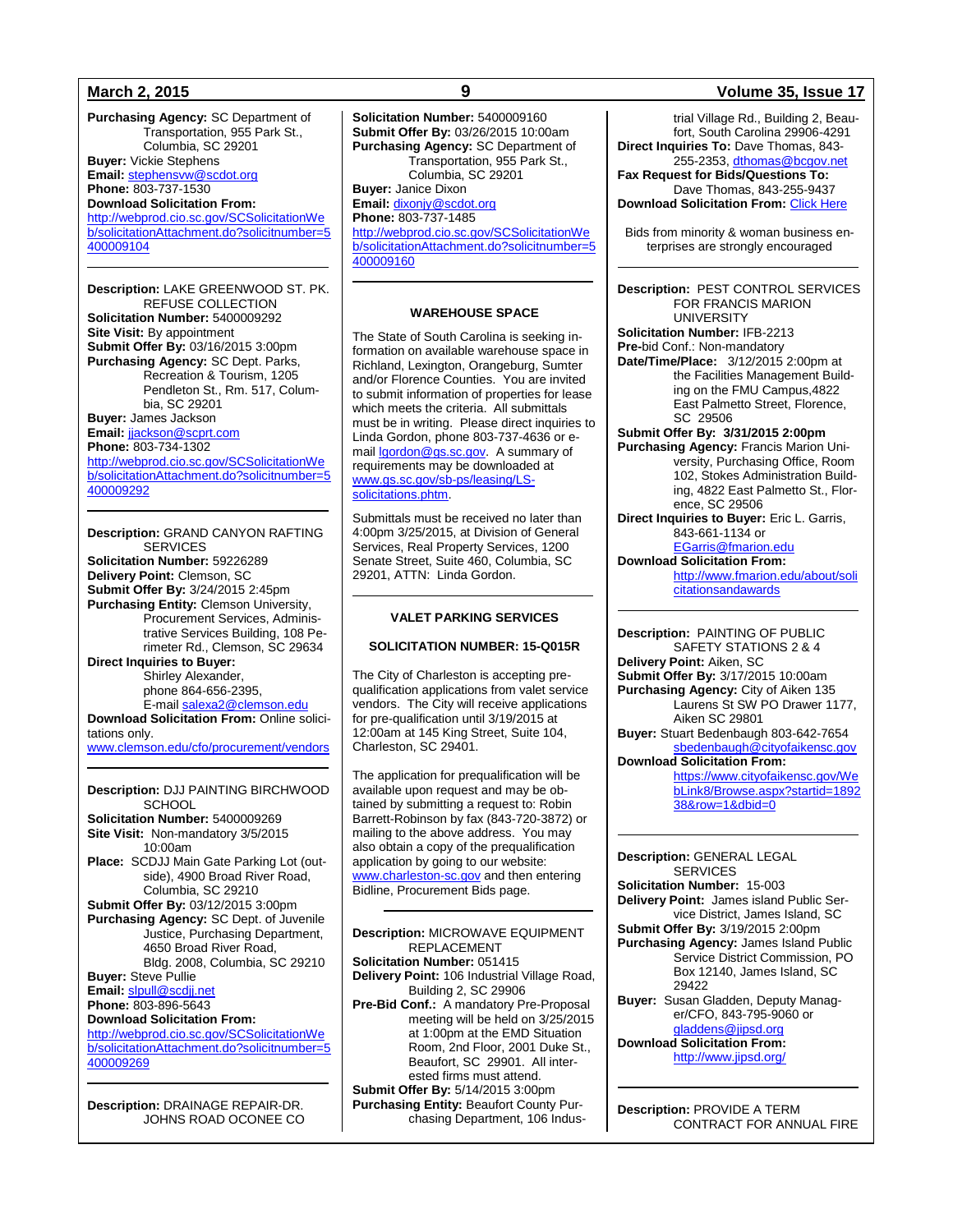ALARM SYSTEM INSPECTION/CERTIFICATION FOR THE CITADEL CAMPUS **Solicitation No.:** Bid3038-JR-3/20/2015 **Delivery Point:** Charleston, SC **Pre-bid Site Visit:** 3/9//2015 at 11:00am **Submit Offer By:** 3/20/2015 3:00pm Purchasing Entity: The Citadel, Procurement Services, Central Supply Warehouse, 171 Moultrie St., Charleston, SC **Buyer:** Jalorie Robinson, CPPB **Telephone:** 843-953-5279 **Download Solicitation From:** 

> [http://www.citadel.edu/root/procur](http://www.citadel.edu/root/procurement-vendors/solicitations) [ement-vendors/solicitations](http://www.citadel.edu/root/procurement-vendors/solicitations)

**Description:** DAP AND POTASH FERTILIZER **Solicitation Number:** 59401463 **Delivery Point:** Clemson, SC **Submit Offer By:** 3/12/2015 11:00am **Purchasing Entity:** Clemson University, Procurement Services, Administrative Services Building, 108 Perimeter Rd., Clemson, SC 29634 **Direct Inquiries to Buyer:** April Pitts, phone 864-656-1773, E-mail [apitts@clemson.edu](mailto:apitts@clemson.edu) **Download Solicitation From:** [www.clemson.edu/cfo/procureme](http://www.clemson.edu/cfo/procurement/vendors) [nt/vendors](http://www.clemson.edu/cfo/procurement/vendors)

### **ABSTRACT SERVICES**

### **GREENWOOD COUNTY DELINQUENT TAX OFFICE**

**Sealed proposals** will be received by Greenwood County, South Carolina until 2:00pm 3/20/2015.

**Bid Documents may be obtained** by contacting Brian K. McKenna, Greenwood County Treasurer's Office, 600 Monument Street, Box P-106 Park Plaza, Greenwood, South Carolina 29646, 864-942-8799. Email [bmckenna@greenwoodsc.gov.](mailto:bmckenna@greenwoodsc.gov)

**Last date for questions** is 3/13/2015 by 12:00 noon. Please submit all questions via email to: Brian K. McKenn[a bmcken](mailto:bmckenna@greenwoodsc.gov)[na@greenwoodsc.gov.](mailto:bmckenna@greenwoodsc.gov)

**Mailed proposals must** be addressed: Greenwood County, SC, Attn: Brian K. McKenna, Procurement Officer, 600 Monument Street, Box P-106, Greenwood, South Carolina 29646. Hand delivered proposals must be delivered to: Greenwood County Treasurer's Office, Attn: Brian K. McKenna, Procurement Officer, 600 Monument Street, Suite 106 Park Plaza, Greenwood, South Carolina 29646.

**Outside of mailing envelope** must be plainly marked "ABSTRACT SERVICES PROPOSAL" and must bear the name of the proposer.

**Proposals will be publicly** opened and read aloud at 2:10pm on 3/20/2015, Suite 106 Park Plaza, 600 Monument Street, Greenwood, South Carolina.

**If you have a disability** that requires any special materials, services, or assistance, please contact Brian K. McKenna so that appropriate accommodations can be made.

**Greenwood County reserves** the right to accept any or all alternative proposals and award a contract to other than the lowest proposer, to waive any irregularities or informalities or both; to reject any or all proposals; to subdivide the award, and in general to make the award of the contract in any manner deemed by the County, in its sole discretion, to be in the best interest of Greenwood County.

# **SUPPLIES**

**Description:** BLENDED FERTILIZER **Solicitation Number:** 5400009227 **Submit Offer By:** 3/12/2015 10:00am **Purchasing Agency:** SC Department of Corrections, Purchasing Branch, 4420 Broad River Rd., Columbia, SC 29210 **Buyer:** Jonathan Eckstrom **E-mail:** [eckstrom.jonathan@doc.sc.gov](mailto:eckstrom.jonathan@doc.sc.gov) **Download Solicitation From:** [http://webprod.cio.sc.gov/SCSolicitationWe](http://webprod.cio.sc.gov/SCSolicitationWeb/solicitationAttachment.do?solicitnumber=5400009227) [b/solicitationAttachment.do?solicitnumber=5](http://webprod.cio.sc.gov/SCSolicitationWeb/solicitationAttachment.do?solicitnumber=5400009227)

[400009227](http://webprod.cio.sc.gov/SCSolicitationWeb/solicitationAttachment.do?solicitnumber=5400009227)

**Description:** STUDENT SPORT SHIRTS **Solicitation Number:** 5400009265 **Submit Offer By:** 4/2/2015 3:00pm **Purchasing Agency:** Wil Lou Gray Opportunity School 3300 West Campus Road West Columbia, SC 29170 **Buyer:** Richard Edmondson **Direct Inquiries To:** [edmondsonr@wlgos.sc.gov](mailto:edmondsonr@wlgos.sc.gov)

**Download Solicitation From:** [http://webprod.cio.sc.gov/SCSolic](http://webprod.cio.sc.gov/SCSolicitationWeb/solicitationAttachment.do?solicitnumber=5400009265) [itation-](http://webprod.cio.sc.gov/SCSolicitationWeb/solicitationAttachment.do?solicitnumber=5400009265)[Web/solicitationAttachment.do?so](http://webprod.cio.sc.gov/SCSolicitationWeb/solicitationAttachment.do?solicitnumber=5400009265) [licitnumber=5400009265](http://webprod.cio.sc.gov/SCSolicitationWeb/solicitationAttachment.do?solicitnumber=5400009265)

**Description:** PROVIDE THE CITY WITH THREE (3) SIGNS AND INSTALLATION FOR THE HOUSING AND NEIGHBORHOOD SERVICES BUILDING. **Solicitation Number:** PUR601 **Delivery Point:** Rock Hill, SC **Pre-Bid Conf:** Yes, mandatory **Time/Date/Place:** 3/11/2015 10:00am, Housing and Neighborhood Ser-

### **March 2, 2015 10 Volume 35, Issue 17**

vices Building, 150 Johnston St., Rock Hill, SC 29730 **Submit Offer By:** 3/23/2015 2:00pm **Purchasing Agency:** City of Rock Hill Operations Center Purchasing Office, 757 S. Anderson Rd., Building 103, Rock Hill, SC 29730 **Direct Inquiries To Buyer:** Tom Stanford, Financial Analyst, 803-329-7070 or email: [tom.stanford@cityofrockhill.com](mailto:tom.stanford@cityofrockhill.com) **Download Solicitation From:** [www.cityofrockhill.com](http://www.cityofrockhill.com/)

**Description:** SW ADA COMPLIANT BUSES & MINI-VANS **Solicitation Number:** 5400009112 **Submit Offer By:** 04/02/2015 11:00am **Pre-bid Conf.:** 03/11/2015 10:00am **Place:** Capitol Center Building, SPO Conference Room, 1201 Main Street, Suite 600, Columbia, SC 29201 **Purchasing Agency:** Materials Management Office, Division of Procurement Services, Budget & Control Board, 1201 Main St., Ste. 600, Columbia, SC 29201 **Buyer:** Shelia O. Willis, CPPB **Email:** [swillis@mmo.sc.gov](mailto:swillis@mmo.sc.gov) **Phone:** 803-737-4417

**Download Solicitation From:**

[http://webprod.cio.sc.gov/SCSolicitationWe](http://webprod.cio.sc.gov/SCSolicitationWeb/solicitationAttachment.do?solicitnumber=5400009112) [b/solicitationAttachment.do?solicitnumber=5](http://webprod.cio.sc.gov/SCSolicitationWeb/solicitationAttachment.do?solicitnumber=5400009112) [400009112](http://webprod.cio.sc.gov/SCSolicitationWeb/solicitationAttachment.do?solicitnumber=5400009112)

**Description:** CONTEMPORARY RESEARCH HDTV TUNER AND **ACCESSORIES Solicitation Number:** USC-RFQ-2769-MR **Delivery Point:** Columbia, SC **Submit Offer By:** 3/12/2015 11:00am **Purchasing Entity:** USC Purchasing, 6th Floor, 1600 Hampton St., Columbia, SC **Bid Request:** Download solicitation from [http://purchasing.sc.edu](http://purchasing.sc.edu/) **Buyer:** Michelle Robinson, 803-777-5253 or [marobins@mailbox.sc.edu](mailto:marobins@mailbox.sc.edu)

**Description:** PERISHABLE FOOD AND FRESH PRODUCE FOR DISTRICT SCHOOLS **Solicitation Number:** 2015-035 **Delivery Point:** Irmo, SC **Submit Offer By:** 3/24/2015 11:00am **Purchasing Agency:** School District 5 of Lexington / Richland Counties, 1020 Dutch Fork Rd., Irmo, SC 29063 **Buyer:** Bruce Shealy, Coordinator of Purchasing, phone 803-476-8148, E-mai[l bgshealy@lexrich5.org](mailto:bgshealy@lexrich5.org) **Direct Inquiries/Bid Request to:** 

[D5Bids@lexrich5.org](mailto:D5Bids@lexrich5.org)